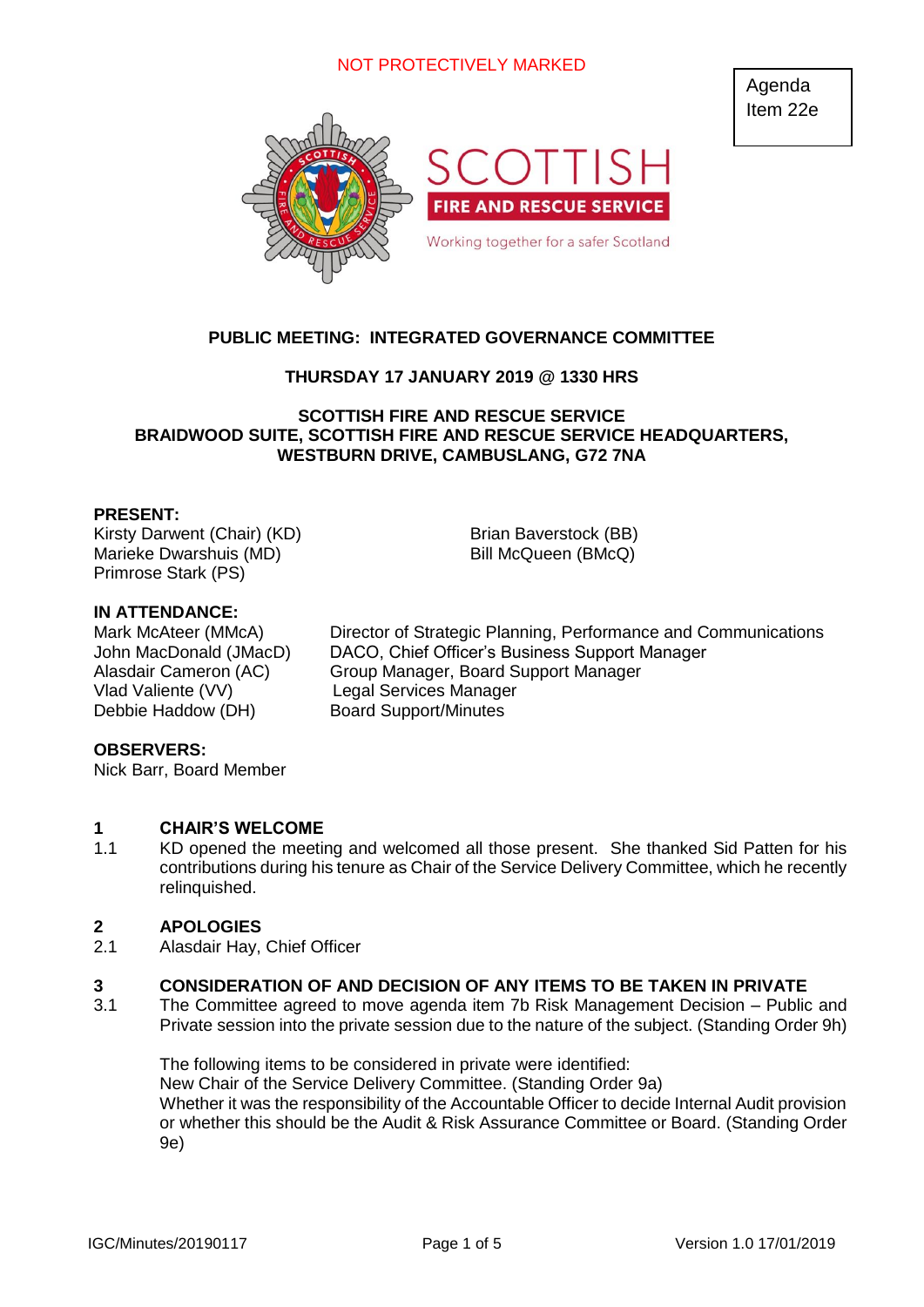#### **4 DECLARATION OF INTERESTS**

4.1 None

#### 5 **MINUTES OF PREVIOUS MEETING: 4 OCTOBER 2018**

5.1 The minutes were approved as an accurate record.

#### 5.2 *Matters Arising*

5.2.1 Action Log Item 11.5 RANSc Workshop – MD requested that this action be reopened so that the process for negotiations and role of the RANSC could be discussed. Input would be welcomed from KD, CO Hay or Liz Barnes. NJC training materials to be sourced and circulated. A separate RANSC workshop to be arranged. **Post Meeting note:** RANSC workshop arranged for 5 February 2018.

### 5.3 **The minutes of the meeting held on 4 October 2018 were approved as a true record of the meeting**

#### **6 ACTION LOG**

6.1 The Committee considered the action log and agreed the closure of the completed actions.

#### 6.2 **The Committee noted the updated action log.**

#### **7 RISK REGISTER**

- 7.1 *Spotlight Risks Across Committee*
- 7.1.1 BB raised the issue of trying to ensure that there is a consistent approach on risk reporting across all Committees. He advised the Committee that prior to the Audit and Risk Assurance Committee some guidance was emailed to the Responsible Officers presenting spotlight reports and suggested that this could be adopted across the other Committees.
- 7.1.2 BB also raised the issue that reporting on Committee business, in particular risk, to the Board required to be consistent and fulsome enough to provide assurance to the Board. This would be done through the Committee minutes and supplementary narrative from the Chair.

7.1.3 The Committee discussed the proposal and noted that this approach may not work for all Committees. It was agreed that the guidance email would be circulated for information.

### **ACTION: BST**

7.1.4 MD raised concerns over introducing a new format of reporting risks at the TMPC. Following a brief discussion, it was suggested that this approach be introduced or discussed at the next meeting of the Staff Governance and Service Delivery Committees in the first instance. **ACTION: BST**

#### 8.1 **PERFORMANCE MONITORING**

8.1.1 *Annual Workshop of Committee to Review Effectiveness/Alignment of Terms of Reference* AC reminded the Committee that workshop sessions had been arranged for Service Delivery (9 January), Staff Governance (22 January), Remuneration, Appointments and Nominations (5 February), Transformation & Major Projects (7 February) and Audit and Risk Assurance Committee (14 February). As the Integrated Governance Committee had been recently convened a workshop had not been arranged, however, it was agreed that this would be discussed during the private session at the end of the meeting.

8.1.2

The purpose of the workshop sessions are to provide the Committees with an opportunity to review the purpose, responsibilities and general business of the Committee, alongside their terms of reference and reflect on the Committee's value.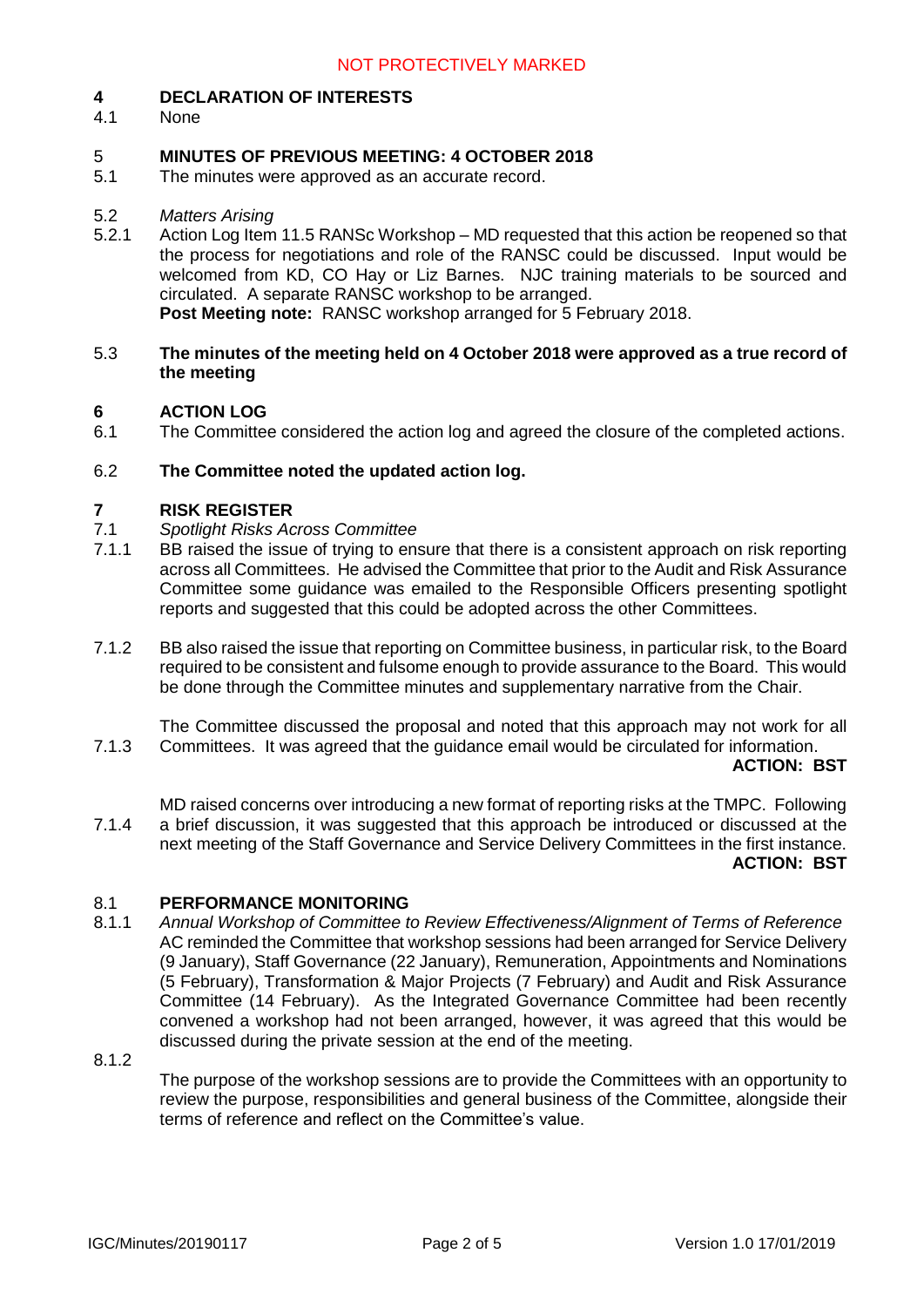#### 9 **AREAS OF OVERLAP**

- 9.1 The Committee were asked to identify any areas of overlap in committee business. It was noted that issues such as training, health & safety, operational service delivery and major projects (within Statement of Assurance) were discussed at the Service Delivery Committee. A review of SDC business is currently underway..
- 9.2 PS informed the Committee that the 3 Service Delivery Area DACOs were to be invited, on a rotational basis, to future Staff Governance Committee meetings to give an operational perspective on staff governance issues.
- 9.3 AC suggested where possible all the revised committee's terms of references could be brought back to this forum prior to being submitted to the Board for approval.

# **ACTION: BST**

9.4 During discussions it was agreed that the Committees need to have confidence that the other Committees were adequately scrutinising their areas of business. The Board Support Team moving forward are to oversee and highlight any areas of duplication to the Committee Chair or Integrated Governance Committee.

# **ACTION: BST**

- 9.5 MMcA indicated that the new Head of Corporate Governance, Richard Whetton, would attend all Committee meetings and provide his reflection on Committee business/ relationships.
- 9.6 KD intimated that discussions were taking place to remove the restriction on Committees making a decision within their terms of reference responsibilities. It was proposed that all terms of reference be amended to state that Committees were able to make decisions within the limits of what is specified within their terms of reference and provided that this does not impact on the strategic direction of the Service. VV noted that the scheme of delegations would have to be reviewed to reflect this. VV to provide appropriate wording.

### **ACTION: VV**

9.7 The Committee would welcome Richard Whetton's input on agenda structure, report classification and any recommendations on corporate governance to a future Board meeting (April).

# **ACTION: MMcA**

#### **10 CHAIRS ISSUES AND COMMON THEMES**

10.1 *GDPR* BB advised that following the spotlight presentation at the Audit and Risk Assurance Committee earlier today, this item was no longer relevant.

#### **11** 11.1 **TRANSFORMATION PROJECT – ADDITIONAL INFORMATION TO BE PROVIDED AT FUTURE BOARD MEETINGS**

AC reminded the Committee of the item raised at the October Board meeting requesting additional information, i.e. overview of project timelines for transformation projects.

- 11.2 BMcQ provided clarity that the information requested related to progress on the transformation programme including timescales. It was suggested that a Gantt chart would be helpful.
- 11.3 BB discussed the role of the Board in monitoring performance on strategically important areas such as transformation. It was suggested that the high level plan was not sufficient and the dashboard would be more helpful.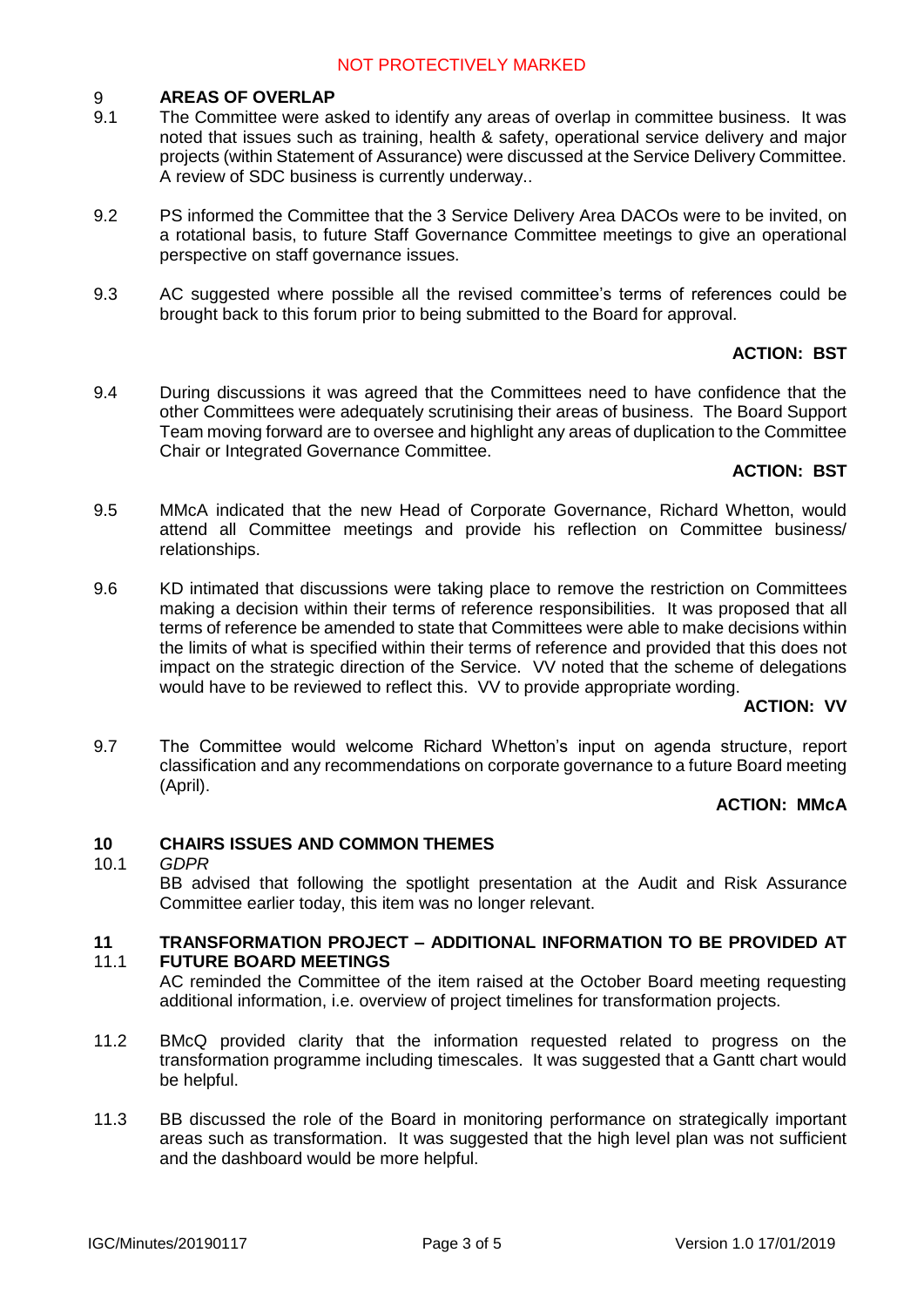# NOT PROTECTIVELY MARKED

- 11.4 MMcA informed the Committee that he received a bi-monthly progress update for all transformation projects which could be adapted and presented at future Board Meetings. Concerns were noted that this may encourage discussions at Board meetings and it was suggested that this could be presented as "For Noting".
- 11.5 MMcA and MD to discuss further at the Transformation & Major Projects Committee workshop and decide how this information could be presented to the Board.

## **ACTION: MMcA/MD**

#### **12 INSPECTIONS/AUDITS**

12.1 HMFI structure to be sourced and circulated to Board Members.

### **ACTION: BST**

12.2 The HMFSI report tabled at the Service Delivery Committee was circulated for information and to provide an update on the current position relating to inspections. The new HMFSI Scrutiny Plan had been developed and was currently at the printers. The plan would replace the previous annual report and business plans and would outline work undertaken from 2017, ongoing work and future planned reviews. HMFSI Scrutiny Plan to be circulated to the Board once available.

## **ACTION: BST**

- 12.3 It was noted that the Chair of the Service Delivery Committee would give an update on HMFSI business at future meetings.
- 12.4 The Committee discussed the process for developing the future planned reviews/ programme and the benefits of seeking the opinions of the Board on areas to focus on. Whilst the independency of the HMFSI was acknowledged, it was suggested that HMFSI be invited to engage with the Board and attend a future strategy day.

### **ACTION: BST**

#### **13 COMPLIANCE AND GOOD CORPORATE GOVERNANCE AND PRACTICES**

- 13.1 AC briefed the Committee on the performance against the principles of the Scottish Fire and Rescue Service Code of Corporate Governance and Practices. The report focused on Principles 3 and 4 noting that a number of actions have been progressed. It was highlighted that 3 Limited Assurances and 3 Reasonable Assurances have now increased to Reasonable and Substantial, respectively.
- 13.2 In regards to Principle 3 Action - *Establish arrangements for appraising staff against our values*, it was noted that the action does not state that staff were being appraised against the values. BMcQ asked for clarification on whether staff were appraised against the values or not. AC to seek clarification from HR.

# **ACTION: BST**

13.3 In regards to Principle 4, Transparency, BMcQ asked whether the Service could be proactive and publish FOI requests, parliamentary questions, etc. MMcA noted the volume of information requests received and agreed that this could be considered going forward.

#### **14 ANY OTHER COMPETENT BUSINESS**

- 14.1 *High Level Transformation Plan*
- 14.1.1 MD raised the issue of how the Board would be appraised of the MTFA project going forward.
- 14.1.2 MMcA was tasked with how the Board would be appraised of the proposed arrangements and bring recommendations back to the Committee for consideration.

### **ACTION: MMcA**

14.1.3